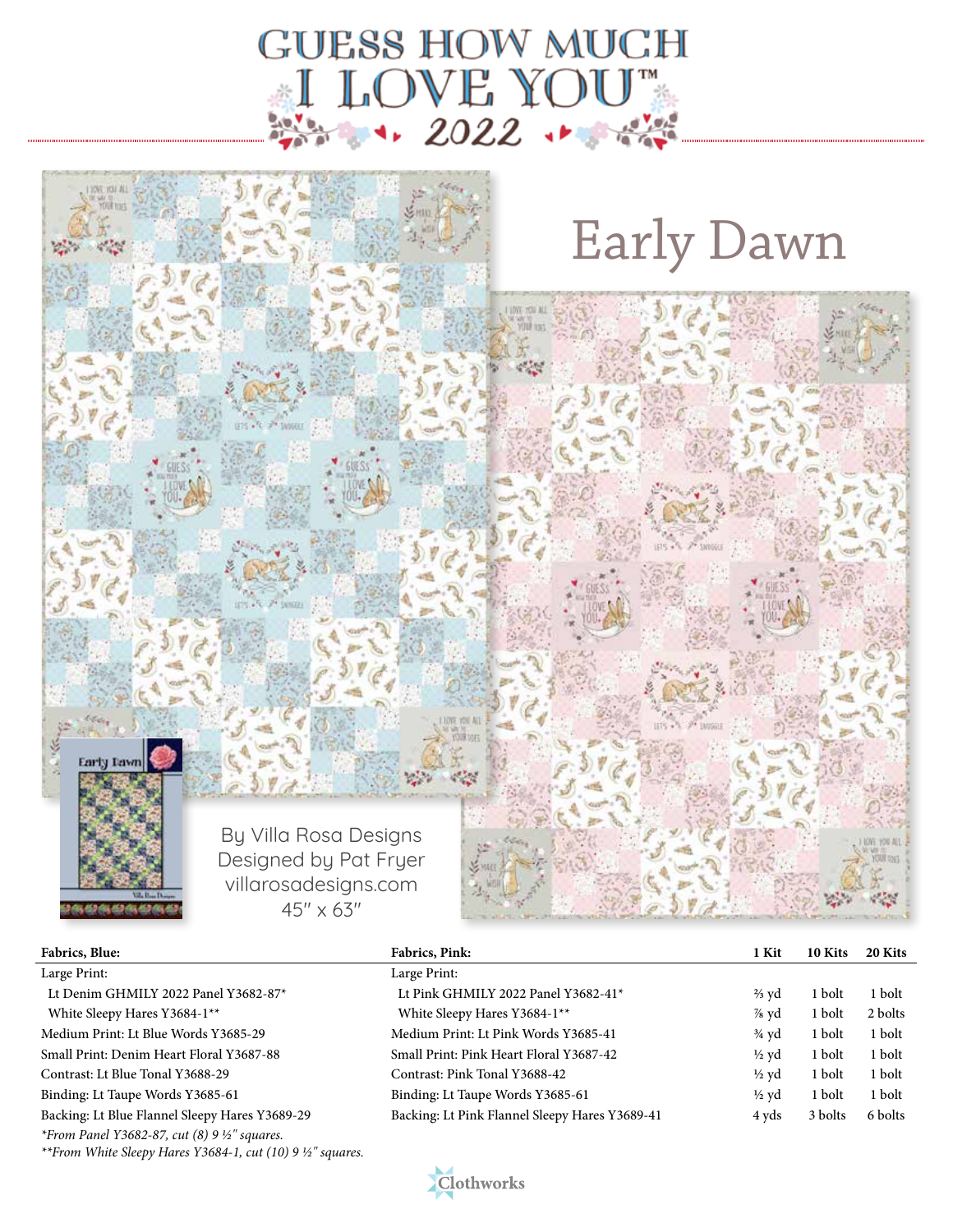

## Early Dawn

By Villa Rosa Designs Designed by Pat Fryer villarosadesigns.com  $45'' \times 63''$ 





| Large Print:                                                                                                                             |                  |
|------------------------------------------------------------------------------------------------------------------------------------------|------------------|
| Lt Denim GHMILY 2022 Panel Y3682-87*                                                                                                     | $\frac{2}{3}$ yd |
| White Sleepy Hares Y3684-1 <sup>**</sup>                                                                                                 | $%$ yd           |
| Medium Print: Lt Blue Words Y3685-29                                                                                                     | $\frac{3}{4}$ yd |
| Small Print: Denim Heart Floral Y3687-88                                                                                                 | $\frac{1}{2}$ yd |
| Contrast: Lt Blue Tonal Y3688-29                                                                                                         | $\frac{1}{2}$ yd |
| Binding: Lt Taupe Words Y3685-61                                                                                                         | $\frac{1}{2}$ yd |
| Suggested Backing: Lt Blue Flannel Sleepy Hares Y3689-29                                                                                 | 4 yds            |
| <i>*From Panel Y3682-87, cut (8) 9 <math>\frac{1}{2}</math>" squares.</i><br>**From White Sleepy Hares Y3684-1, cut (10) 9 1/2" squares. |                  |